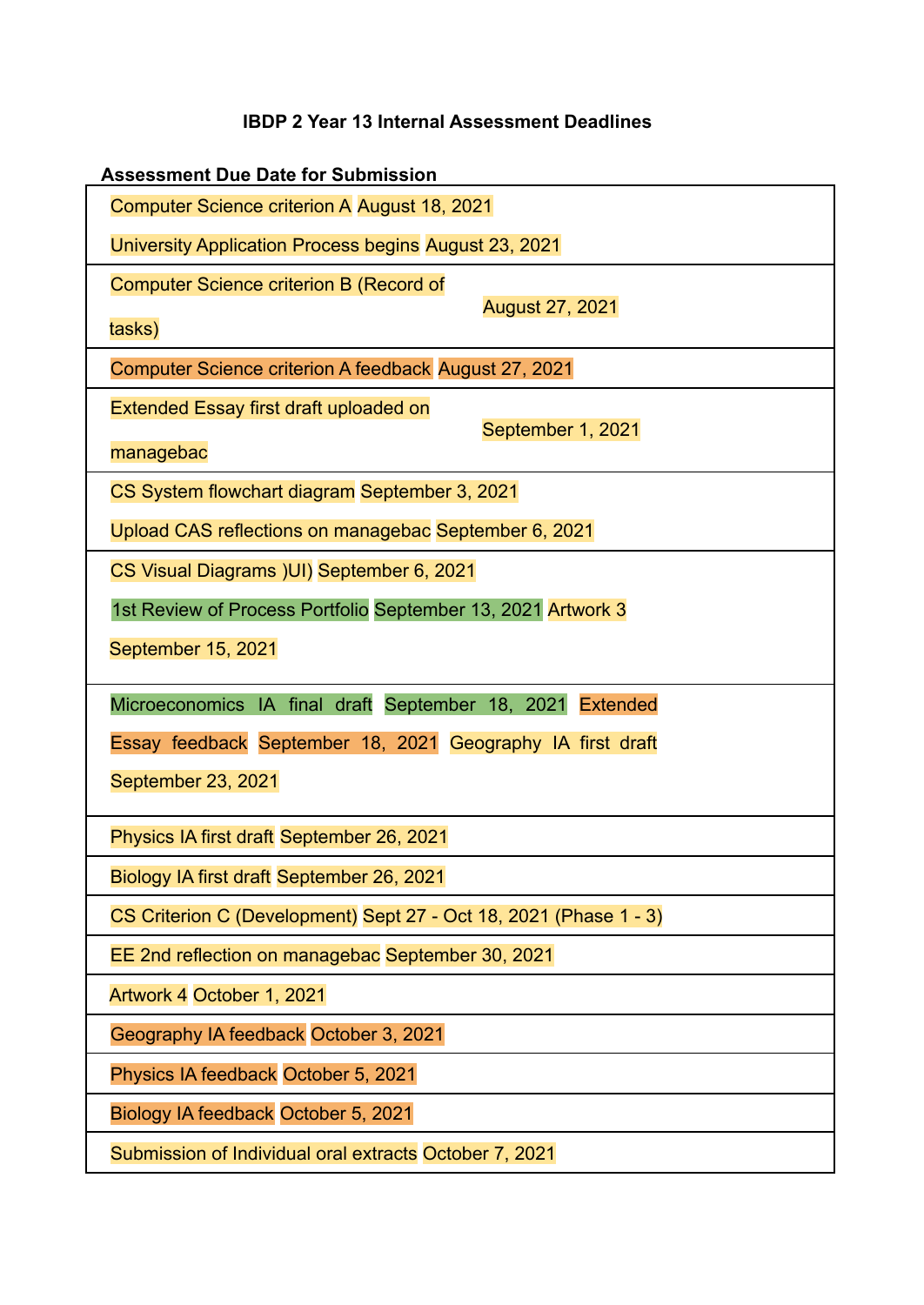Macroeconomics IA SL first draft October 10, 2021

Artwork 5 October 13, 2021

2nd Review of Process Portfolio October 15, 2021

Geography IA final submission October 18, 2021

ESS IA first draft October 18, 2021

Individual Oral session October 23, 2021 (On campus)

Macroeconomics IA SL feedback October 23, 2021

Math AI/AA first draft October 27, 2021

ESS IA feedback October 27, 2021

CS finalize product November 1, 2021

Artwork 6 November 3, 2021

Chemistry IA first draft November 6, 2021

Music & Theatre IA first draft November 6, 2021

CS Criterion D (Functionality) November 6, 2021

Macroeconomics IA HL first draft November 8, 2021

Language and Literature HL essay first draft November 11, 2021

History IA first draft November 11, 2021

Math AI/AA feedback November 13, 2021

Music & Theatre feedback November 13, 2021

Biology IA final submission November 15, 2021

Physics IA final submission November 15, 2021

ESS IA final submission November 15, 2021

CS Criterion E (Evaluation) November 16. 2021

History IA feedback November 18, 2021

Artwork 7 November 19, 2021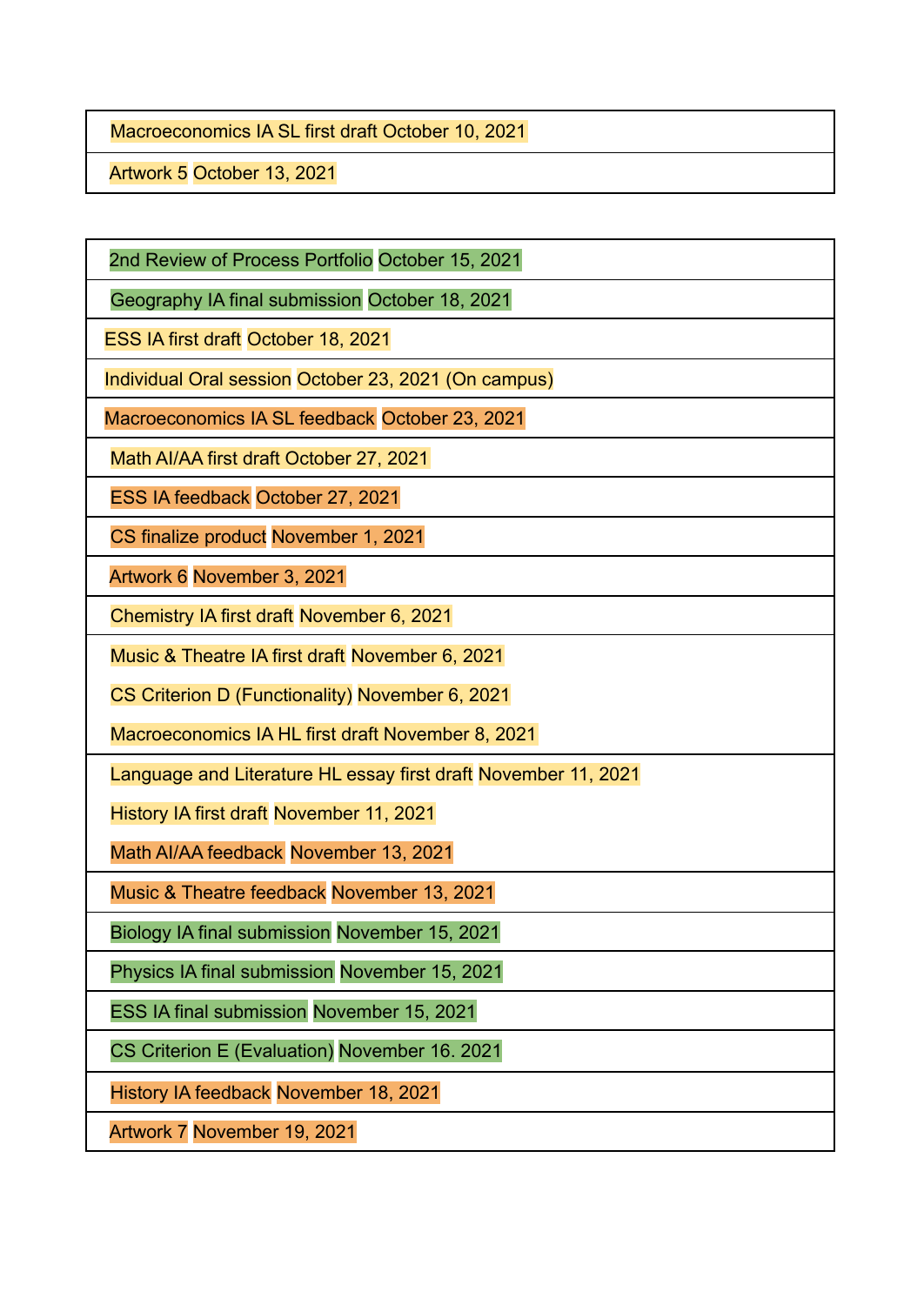Chemistry IA feedback November 20, 2021

Macroeconomics IA HL feedback November 22, 2021

Extended Essay final submission November 22, 2021

Viva voce (Extended Essay) November 24, 2021

Language and Literature HL essay feedback November 25, 2021

**End of unit assessment November 29 - December 8, 2021**

Artwork 8 December 1, 2021

First draft of Process Portfolio December 6, 2021

**Completion of all CAS projects December 12, 2021**

TOK essay first draft December 12, 2021

CAS Interviews December 13, 2021

First draft of Comparative Study December 15, 2021

Second draft of Process Portfolio January 10, 2021

Math AA/AI final draft January 13, 2022

Chemistry final draft January 16, 2022

Second draft of Comparative Study January 19, 2022

Individual Oral January 22, 2022 (On campus) International Economics IA

first draft January 25, 2022

**Mock Examination February 7 - 18, 2022**

**Third draft of all Art components (CS,PP,**

**February 10, 2022**

**Ex)**

International Economics feedback February 13, 2022

Macroeconomics IA final submission February 24, 2022

Final submission of all Art components February 28, 2022